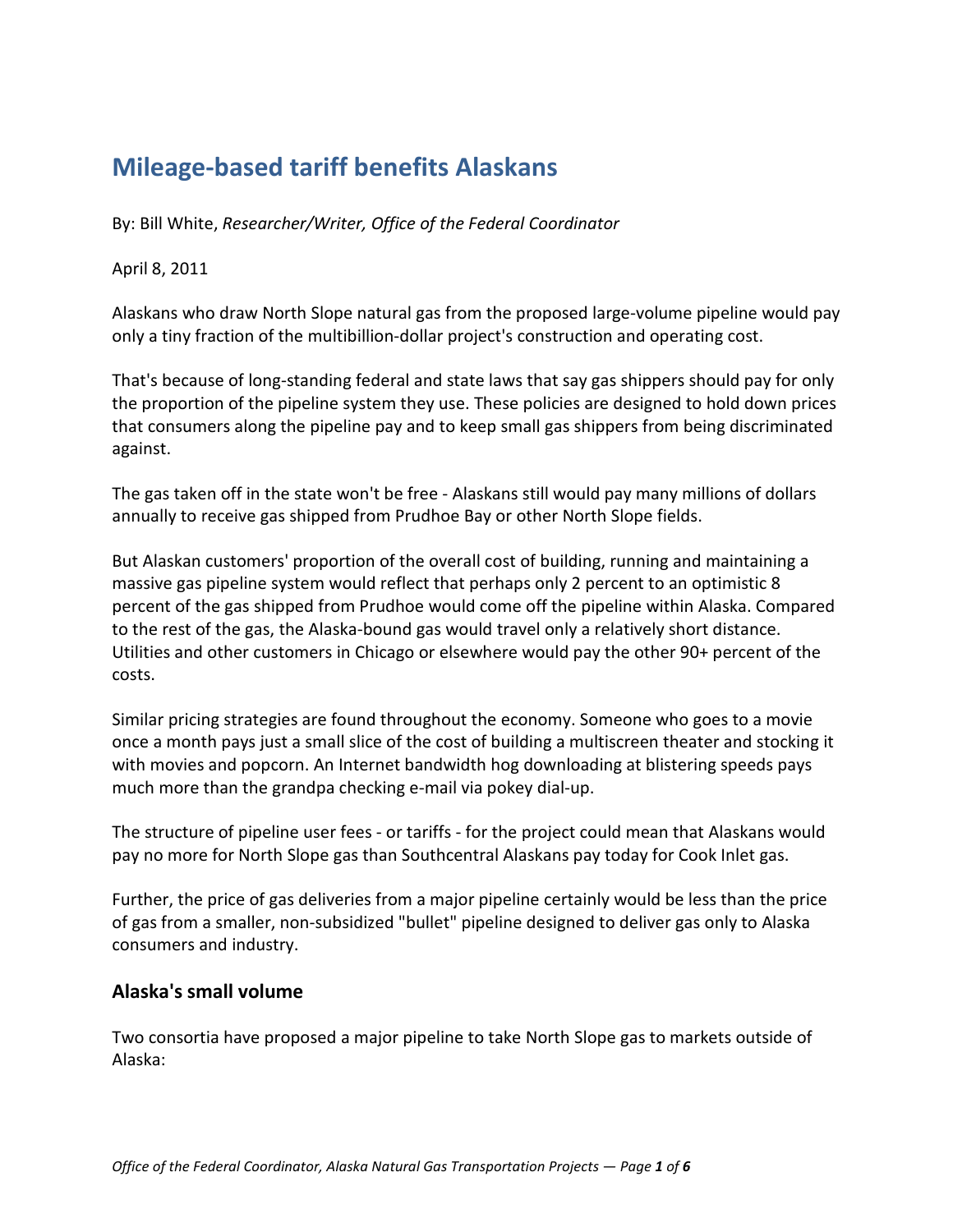- Alaska Pipeline Project, a TransCanada and ExxonMobil venture that has two alternatives. One would pipe gas to Alberta for connection to the North American gas pipeline grid. The other would pipe gas to Valdez, where someone else would liquefy the gas for export on tankers.
- Denali The Alaska Gas Pipeline, a BP and ConocoPhillips venture that would have shipped gas to connect with the pipe network in Alberta. In May 2011, Denali announced it is ending efforts on its project.

The pipelines proposed to Canada are nearly identical in many ways. The construction estimates range from \$32 billion to \$41 billion, including a powerful plant at Prudhoe Bay to purify and pressurize the gas before it enters the pipeline. Other similarities include the length roughly 1,700 miles long - and the volume carried - about 4.5 billion cubic feet of gas daily.

And all three pipeline projects - including the route to Valdez - would let Alaskans take gas from the pipe at multiple locations.

Federal and state law both require that Alaska takeoff points be engineered into the pipeline. But, and this is an important point, Alaskans would be on their own in getting gas from the big trunk line to home furnaces, power plants or other industrial users.

Federal regulations also require that the price of shipping gas to Alaska points on the trunk line "be based on the costs to make such in-state deliveries and shall not include costs to make deliveries outside the State of Alaska."

How much gas would Alaskans want?

[APP](http://www.arcticgas.gov/stakeholders/project-applicants/alaska-pipeline-project) and [Denali](http://www.arcticgas.gov/stakeholders/project-applicants/denali) used the same study by Northern Economics of Anchorage. From that study, APP concluded that about 375 million cubic feet a day would come off its trunk line within Alaska, assuming large industrial customers come on board. Denali says about 340 million. That would be roughly 8 percent of the projected North Slope gas flow, though the percentage would be much less if the only customers are gas utilities and electrical power plants.

The amount of gas actually bound for Alaska destinations would depend on many variables, including how much gas Cook Inlet fields are still producing and what, if any, new industrial users – from a gas liquefying plant to a remote mine – materialize. The Northern Economics study estimated Alaska utilities would need just 40 million to 100 million cubic feet a day from the North Slope to supplement Cook Inlet supplies and to serve Fairbanks, with any additional Alaska demand coming from future industry that doesn't exist today.

This gas for Alaskans could provide a cheaper source of heat and electricity in Fairbanks than the fuel oil the community uses now. It could answer Southcentral's chilling concern that Cook Inlet gas fields are petering out. And, in the eyes of some, it could spark new industry - from LNG and fertilizer exports to mine startups and gas-liquids processing.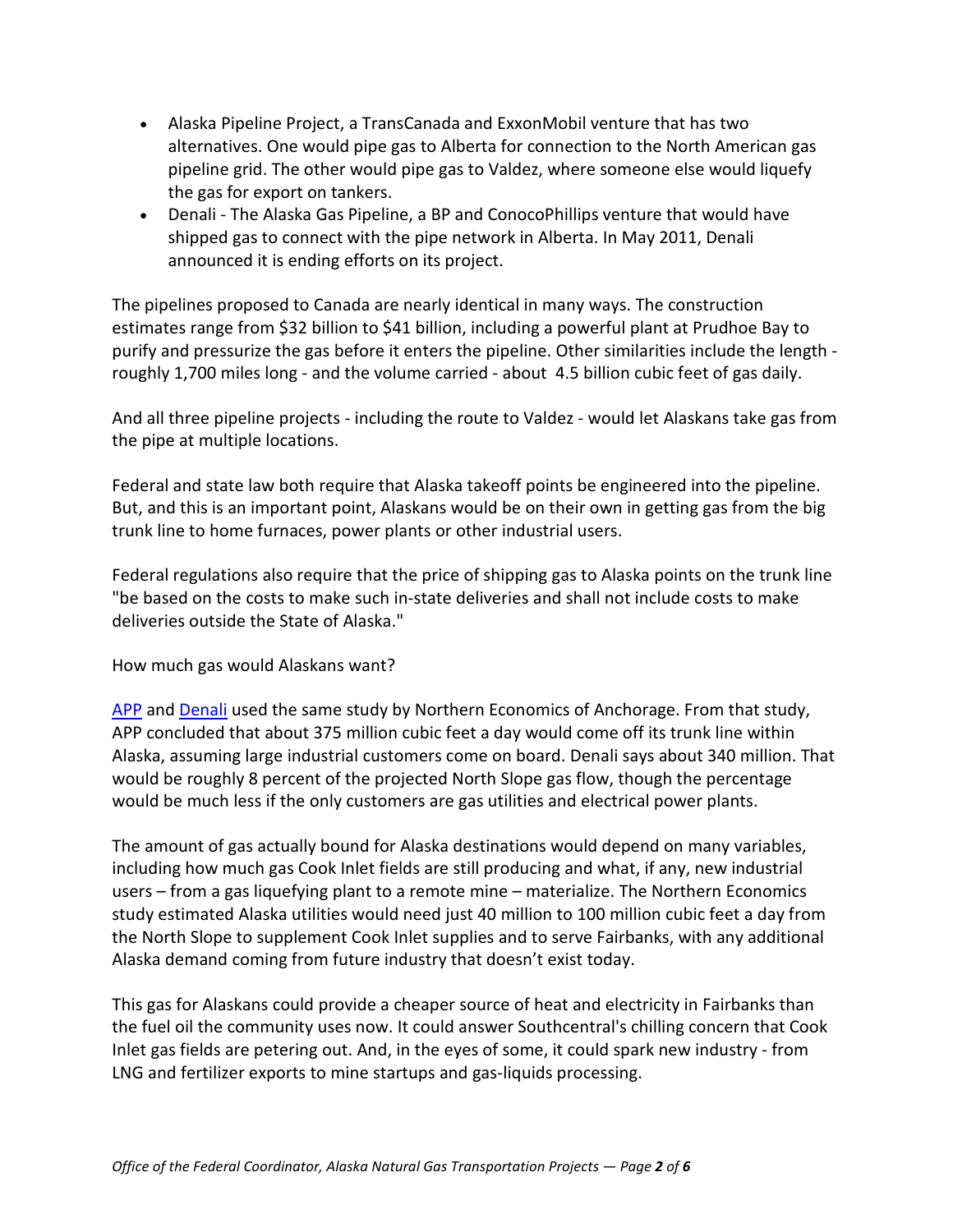### **How the pipeline would work**

As was said, Alaskans would use a small amount of the North Slope gas, so they would pay a small share of the pipeline project's cost.

In 2010, APP and Denali independently estimated the tariffs they would charge to ship gas from Prudhoe Bay to Alaska gas-takeoff points along the pipeline.

APP would allow takeoff at Livengood, at Fairbanks, near Fairbanks or Delta Junction (for a spur pipeline someone else could build to the state's population center around Anchorage), at Tok and, for the Valdez route, at Glennallen and Valdez.

Denali's takeoff points would be at the same locations, minus Glennallen and Valdez.

APP and Denali calculated similar estimates for how much they would charge to pipe gas to those Alaska locations. (APP estimated the same tariff for all Alaska destinations, while Denali proposed a separate price for each location.)

The tariffs would cover the pipeline owners' construction and operating costs, debt payments, taxes and other expenses, plus a profit on their investment. The rates could vary depending on such factors as:

- Whether the gas shipper negotiates a rate with the pipeline owner or takes the rate set by pipeline regulators.
- How many years the shipper wants to reserve space in the pipeline.
- How much a shipper would pay to pipe gas that exceeds the volume for which it contracted.
- Whether the shipper wants to be a regular user of the pipeline or an occasional user. Regular users pay lower tariffs and sign contracts committing them to pay for a fixed amount of pipeline space even if they don't use it all, called ship-or-pay contracts. Occasional users, typically smaller shippers, pay higher tariffs and hope that space is available when they have gas to ship.

For illustration purposes, we'll use APP's proposed negotiated tariff for an Alaska-destination shipper that has reserved space in APP's \$41 billion pipeline for 25 years. That shipper would pay an estimated tariff of \$0.83 for every million BTUs of gas shipped (roughly the same as a thousand cubic feet of gas, or mcf, a term that's more commonly used in public). The tariff to move 100 million cubic feet of gas a day would cost about \$83,000.

By contrast, those shipping gas all the way from Prudhoe Bay to Alberta would pay \$2 to \$2.50 per mcf. On a volume of 4.4 billion cubic feet, this daily cost would come to about \$10 million a day.

Is that \$10 million vs. \$83,000 split fair?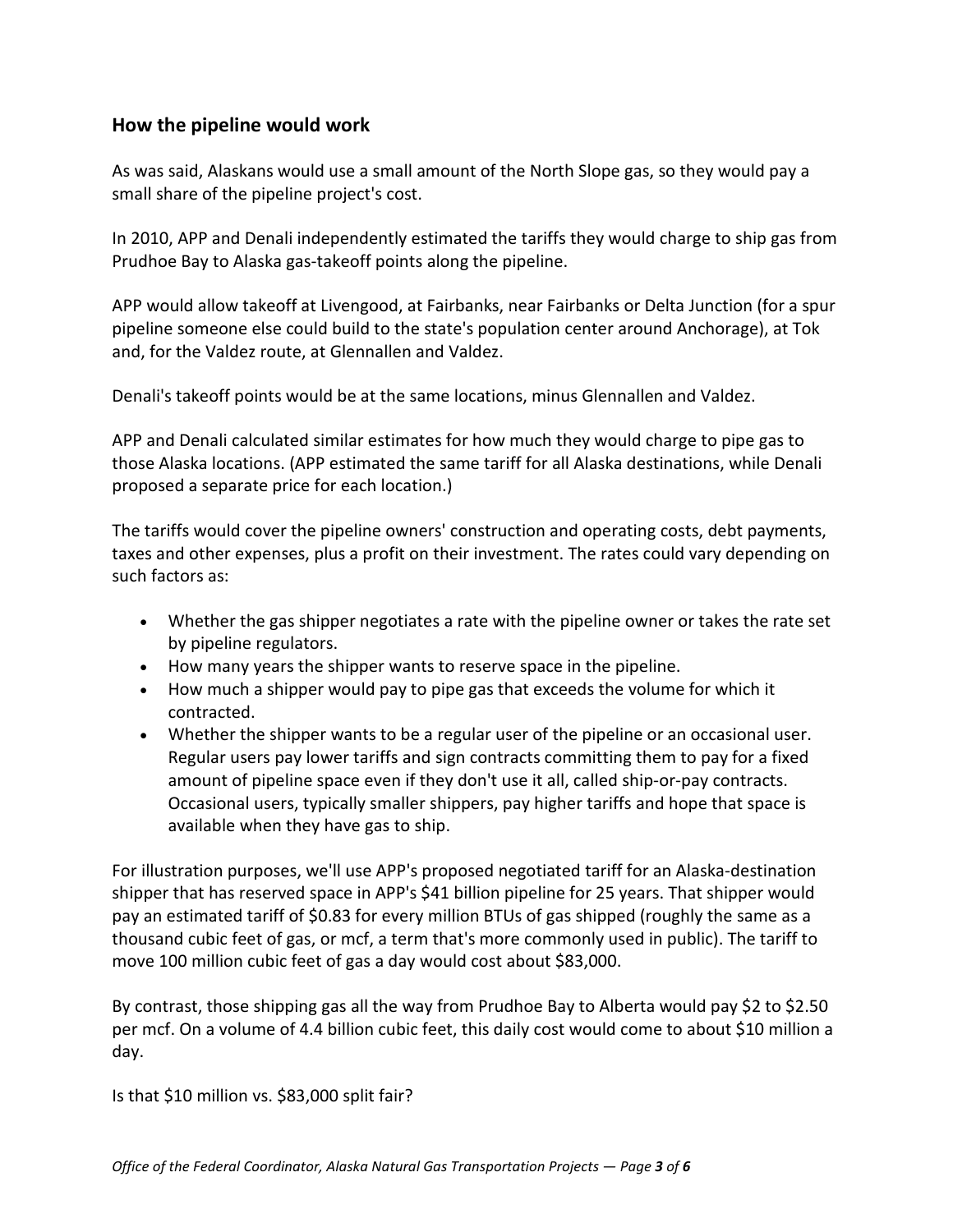The Federal Energy Regulatory Commission thinks so.

FERC oversees tariffs on interstate gas pipelines. In a landmark 1955 decision, FERC's predecessor agency, the Federal Power Commission, said:

"It is a simple economic fact that the delivery cost of natural gas increases in close proportion to the length of the transmission line of any given size. From this Proponents and the Staff reason that it is unreasonable, unduly discriminatory and preferential to charge customers located nearer the source of gas supply with the same burden of transmission costs as are assessed to customers situated 100, 200, or even 600 miles farther from the source."

FERC has reiterated this preference for mileage- and volume-based rates, for most pipelines, many times since 1955 as a way to keep costs low and fair to consumers.

### **Tariff not the total cost**

The tariff North Slope gas shippers pay to reserve space in a pipeline from Prudhoe Bay isn't the full cost of moving the gas to Alaskans or any destinations outside the state.

Other costs include:

- Treating the produced gas to get it ready to place in the pipeline.
- Shipping the gas into Prudhoe Bay if it comes from a different gas reservoir, such as the Point Thomson field.
- Paying North Slope producers for their gas to cover their production costs, a profit and taxes.
- Building spurs from the main pipeline to deliver gas to Fairbanks and to Southcentral.
- Building a local pipeline distribution network in Fairbanks to connect the spur line to homes and businesses.

These costs won't come cheap, and together they would dwarf the \$0.83 per thousand cubic feet cost of moving North Slope gas from Prudhoe Bay to a valve to serve Fairbanks or other Interior Alaska off-take points.

**Treating gas**: APP estimates it will charge roughly \$1.20 to \$1.50 per mcf to clean and compress the gas at Prudhoe Bay. They plan a gigantic complex costing well over \$10 billion to cleanse the gas of such impurities as carbon dioxide and water.

**Gas from other fields**: APP estimates the cost of piping gas about 60 miles from Point Thomson to Prudhoe at \$0.20 to \$0.25 per mcf.

**Getting gas to Southcentral**: The Alaska Natural Gas Development Authority, a state agency, estimated in 2008 that a spur pipeline from Interior Alaska to Southcentral communities would carry a tariff of about \$2.35 per mcf.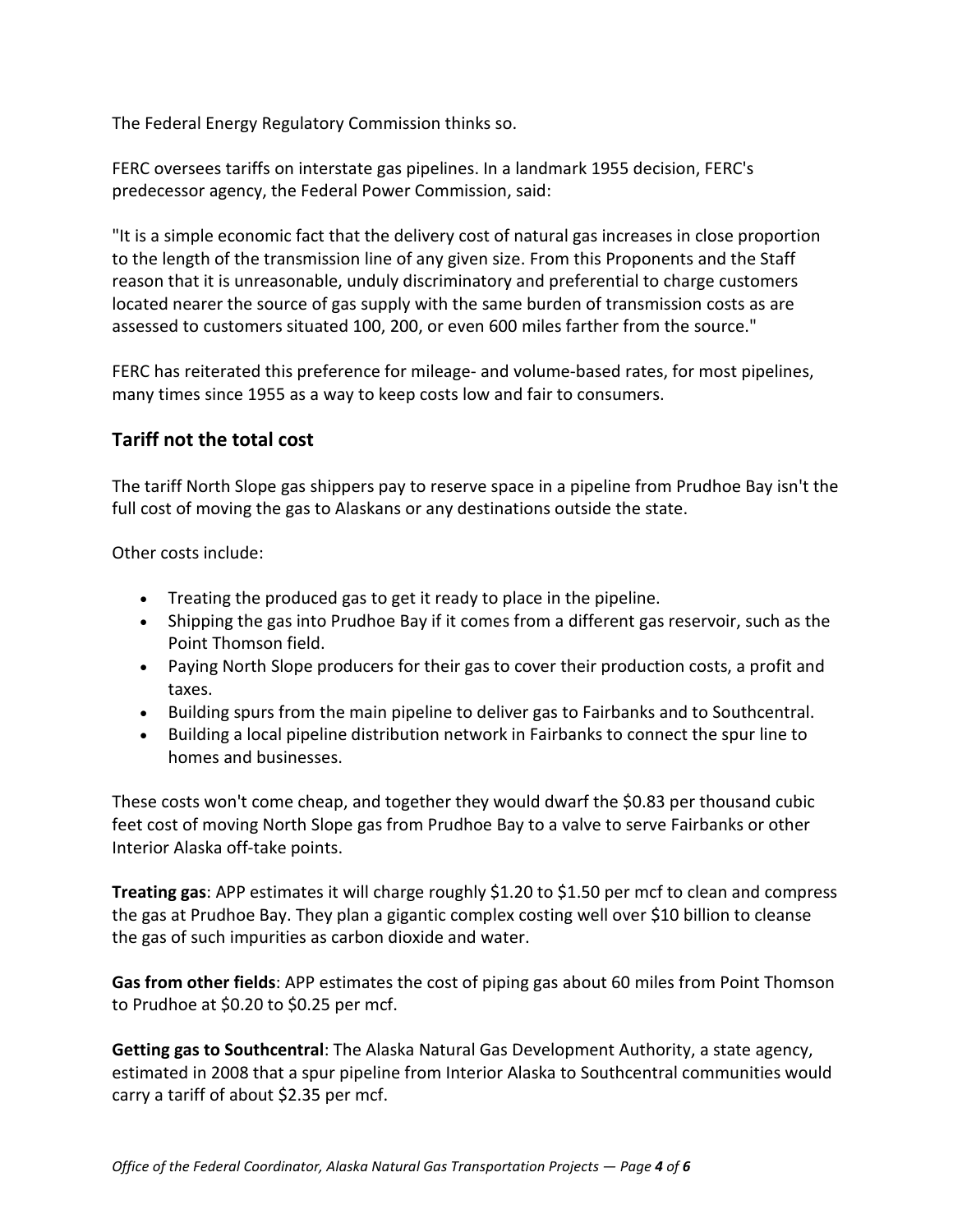It's unclear how much it would cost to hook up Fairbanks to natural gas; a short spur line would be needed plus an extensive network of pipes to flow that gas to homes, businesses and government buildings. A gas utility or some other entity would have to take on that job. The U.S. Department of Energy in 2006 estimated construction costs of \$8,800 for every 1,000 feet of distribution pipeline in Fairbanks. Operating and maintaining the network would cost \$3 per mcf - more than double the Anchorage-area cost. Converting a home's oil boiler to a gas furnace would cost up to \$3,000. Even with the build-out costs, gas likely would be far cheaper than heating oil for Fairbanks, the department concluded.

**Paying North Slope producers**: As for acquiring the gas itself from producers, those petroleum companies haven't said publicly what price they'd find acceptable. Some economists and public officials have speculated that the gas might cost a minimum of \$2 per mcf.

Add these costs together, and you get a price of roughly \$7 per thousand cubic feet to deliver natural gas from the North Slope to the Southcentral Alaska local gas utility, ENSTAR Natural Gas Co. Of course, the ultimate price could be different, depending on the final cost of building the large-volume North Slope pipeline system and the cost of building a spur line to Southcentral, among other factors.

That \$7 compares with the \$6.96 per thousand cubic feet that ENSTAR pays today for its gas supply (the weighted average under several supply contracts).

And \$7 likely is quite a bit less than obtaining gas from the medley of other possible future sources of gas for Southcentral: new Cook Inlet discoveries; peak winter withdrawals from the \$180 million gas storage facility under construction near Kenai; importing LNG; or building a small "bullet" line that pipes Prudhoe Bay gas to the Interior and Southcentral exclusively for Alaska consumers and industry.

Another state agency, the Alaska Gasline Development Corp., is studying the bullet line project. It's still refining its numbers. But the AGDC preliminarily estimated in March 2011 that it would cost \$11.49 to \$17.06 per thousand cubic feet to deliver gas to the ENSTAR pipeline network in the Anchorage area. The smaller number is for a pipe carrying 500 million cubic feet a day that assumes a large appetite for gas from new industrial customers; the higher number is for a line at 250 million cubic feet a day. Both numbers include paying North Slope producers \$2 per mcf for their gas.

Those prices could be lowered with a state subsidy - a big one. How big? In February 2011, [Alaska economist Roger Marks estimated](http://www.arcticgas.gov/node/450) a subsidy of at least \$4.2 billion would be required to lower the bullet line tariff to approximate the price ENSTAR now pays for Cook Inlet gas. The subsidy estimate applied to the 500 million cubic-feet-a-day line; the smaller pipeline would need a larger subsidy. Marks did his report for the Office of the Federal Coordinator.